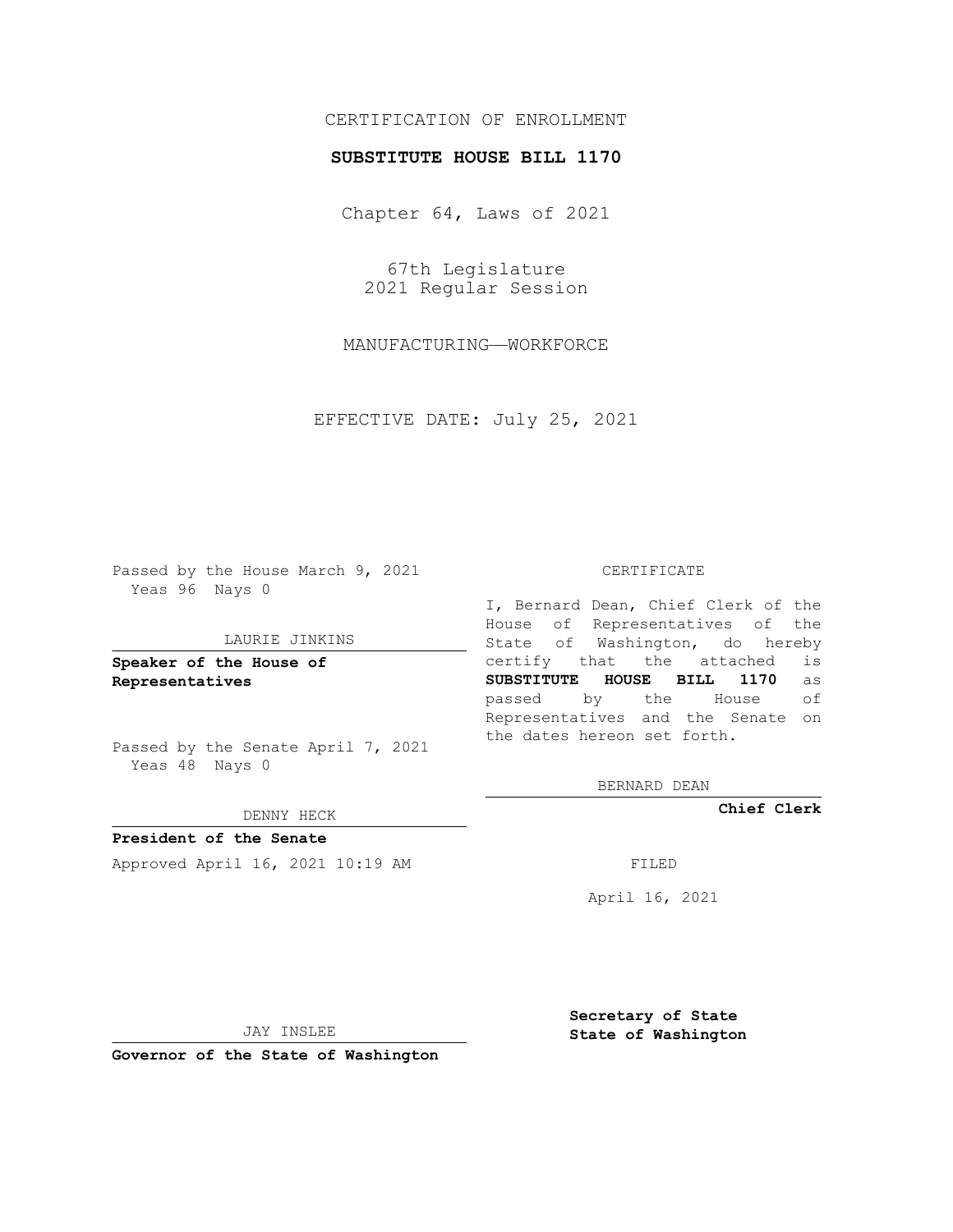### **SUBSTITUTE HOUSE BILL 1170**

Passed Legislature - 2021 Regular Session

## **State of Washington 67th Legislature 2021 Regular Session**

**By** House Community & Economic Development (originally sponsored by Representatives Boehnke, Paul, Walsh, Kloba, Shewmake, Santos, Springer, Dolan, Dye, Graham, Leavitt, McCaslin, Young, Walen, Riccelli, Bateman, Lovick, Lekanoff, Eslick, Frame, Barkis, Sutherland, Robertson, and Dent)

READ FIRST TIME 02/05/21.

1 AN ACT Relating to building economic strength through 2 manufacturing; adding new sections to chapter 43.330 RCW; and 3 creating a new section.

4 BE IT ENACTED BY THE LEGISLATURE OF THE STATE OF WASHINGTON:

5 NEW SECTION. **Sec. 1.** This act may be known and cited as the 6 Washington BEST manufacturing act.

 NEW SECTION. **Sec. 2.** It is the intent of the legislature that Washington retain and build on its leadership in the manufacturing and research and development sectors. The legislature finds that a thriving research and production sector are complimentary and should be promoted in every region of the state. The legislature finds this is critical to provide a strong, resilient tax base for good schools, 13 safe streets, and community optimism. Therefore, the legislature intends to identify and invest in strategies to ensure every geographic region of the state can benefit from a strong manufacturing and research and development base, with the goal of doubling the state's manufacturing employment base, the number of small businesses, and the number of women and minority-owned manufacturing businesses in the next 10 years.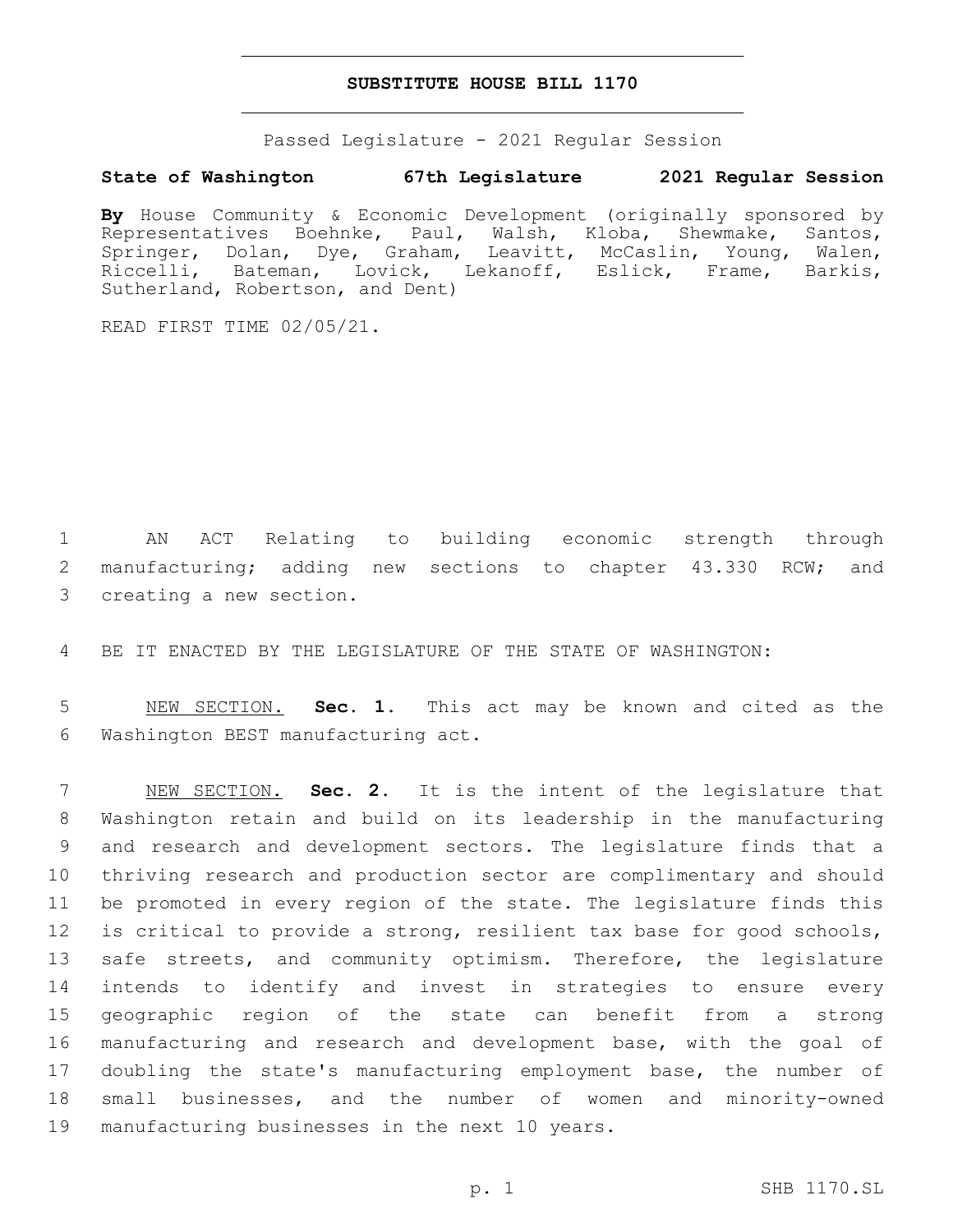NEW SECTION. **Sec. 3.** (1) The department is responsible for identifying and developing strategies to help achieve the goals established in section 2 of this act. In support of pursuing the goal, the department must prepare and update each fiscal biennium a report on the state of the manufacturing and research and development industry and workforce. The report must identify progress or challenges the state has encountered in achieving the goals established in section 2 of this act and identify recommendations to the legislature.

(2) The report may include, but not be limited to:

 (a) Recommendations for specific actions to develop a manufacturing workforce pipeline and specific manufacturing 13 subsectors that present workforce opportunities or challenges;

14 (b) Identification of dislocated workers;

15 (c) Career-connected learning opportunities;

 (d) A survey of financial aid that can be leveraged to fund training for the manufacturing workforce pipeline, such as Washington college grant opportunities, passport to careers, and prison to 19 postsecondary funding;

 (e) Recommendations on improving the state's competitiveness for manufacturing and research and development job retention and 22 creation:

 (f) Identification of high-demand advanced manufacturing 24 industries and subsectors globally;

 (g) Identification of site selection criteria of advanced 26 manufacturing and research and development projects; and

 (h) Recommendations of best practices to streamline environmental permit approval and appeal processes for the purpose of getting manufacturing businesses who want to site or expand in Washington 30 more certainty, faster.

 (3) The department must convene a manufacturing council to advise and consult on the development of the report and recommendations.

 (a) The director or the director's designee must appoint to the council such persons from the private, nonprofit, and public sectors as may best inform the state's ability to innovate, diversify supply chains, and expand living wage jobs in the manufacturing sector.

 (b) Representatives must include small to mid-sized private sector manufacturing businesses, labor and apprenticeship programs, statewide business associations, higher education institutions, and workforce partners. The department must work to ensure: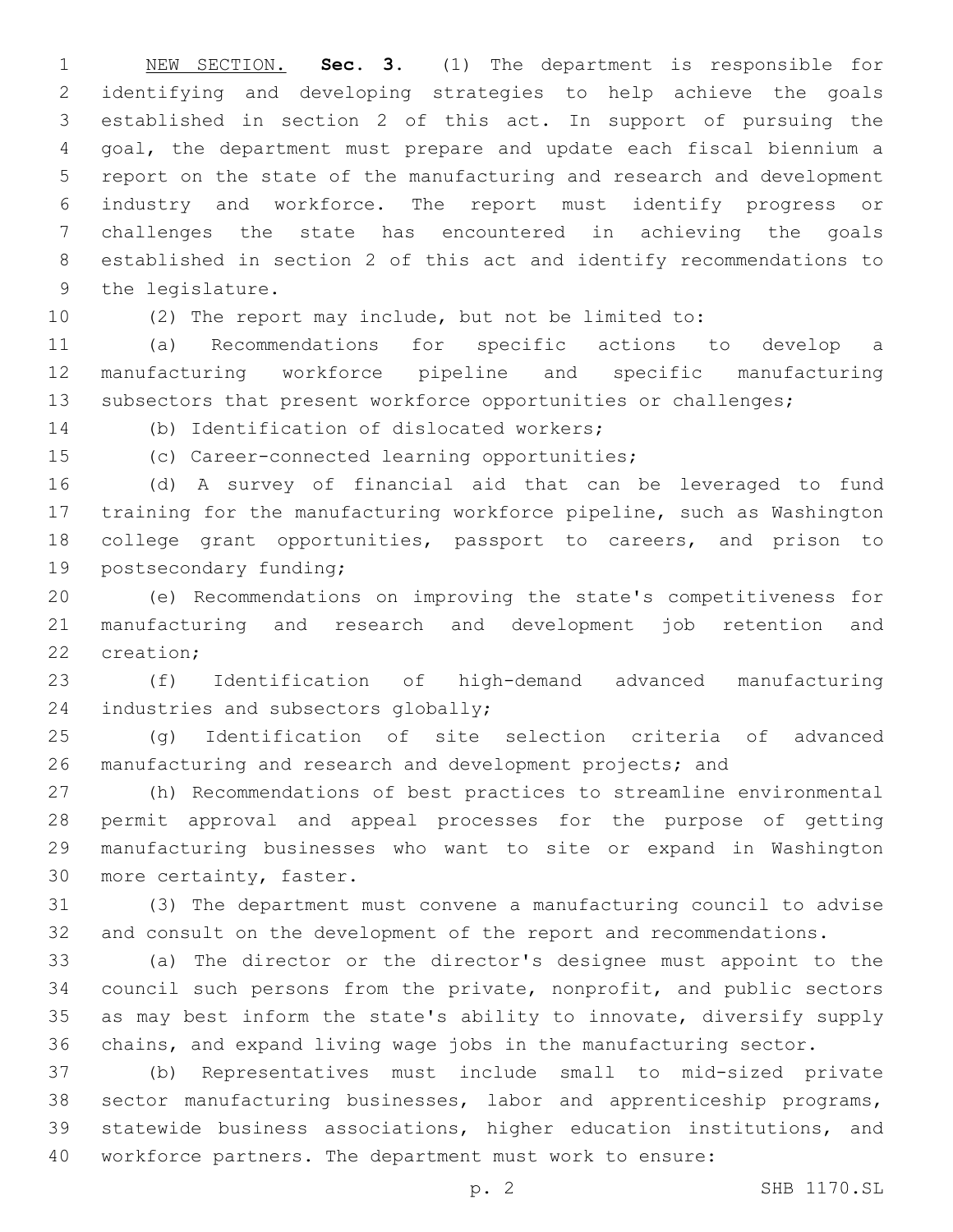(i) Equal representation of business and labor on the council;

 (ii) That appointees represent every region of the state such that economic diversification across all regions is supported; and

 (iii) That the council includes a strong array of voices from women and minority executives and labor in manufacturing.

 (4) All state agencies with expertise in workforce development and economic development are encouraged to provide such information and resources as may be requested to inform and facilitate identification and analysis of public policy challenges and potential recommendations for the report in subsections (1) and (2) of this 11 section.

 (5) In its first biennial report, the department shall coordinate with the office of the superintendent of public instruction and the state board for community and technical colleges to assess any inadequacy or gaps in delivering hands-on, skills-based learning remotely to all Washingtonians seeking to enter the manufacturing workforce or to be retrained for a transition within the 18 manufacturing workforce.

 NEW SECTION. **Sec. 4.** (1) The department must support the development of regionally tailored strategies to facilitate the continued existence and development of manufacturing workforce across the state.

 (2) To support regional manufacturing cluster development and job creation, the department must grant any funding provided in section 5 of this act for initiatives that accelerate the development of regional clusters intended to grow living wage jobs in manufacturing 27 and research and development.

 (3) The department is encouraged to consider the creation of regional offices or establishing additional duty stations that facilitate sector leads to be located in the regions most dependent 31 on their sector.

 NEW SECTION. **Sec. 5.** (1) The manufacturing cluster acceleration subaccount is established in the economic development strategic reserve account. All receipts from appropriations made to the manufacturing cluster acceleration subaccount shall be deposited into the subaccount.

 (2) The department may make expenditures from the subaccount to support regional cluster acceleration strategies, including:

p. 3 SHB 1170.SL